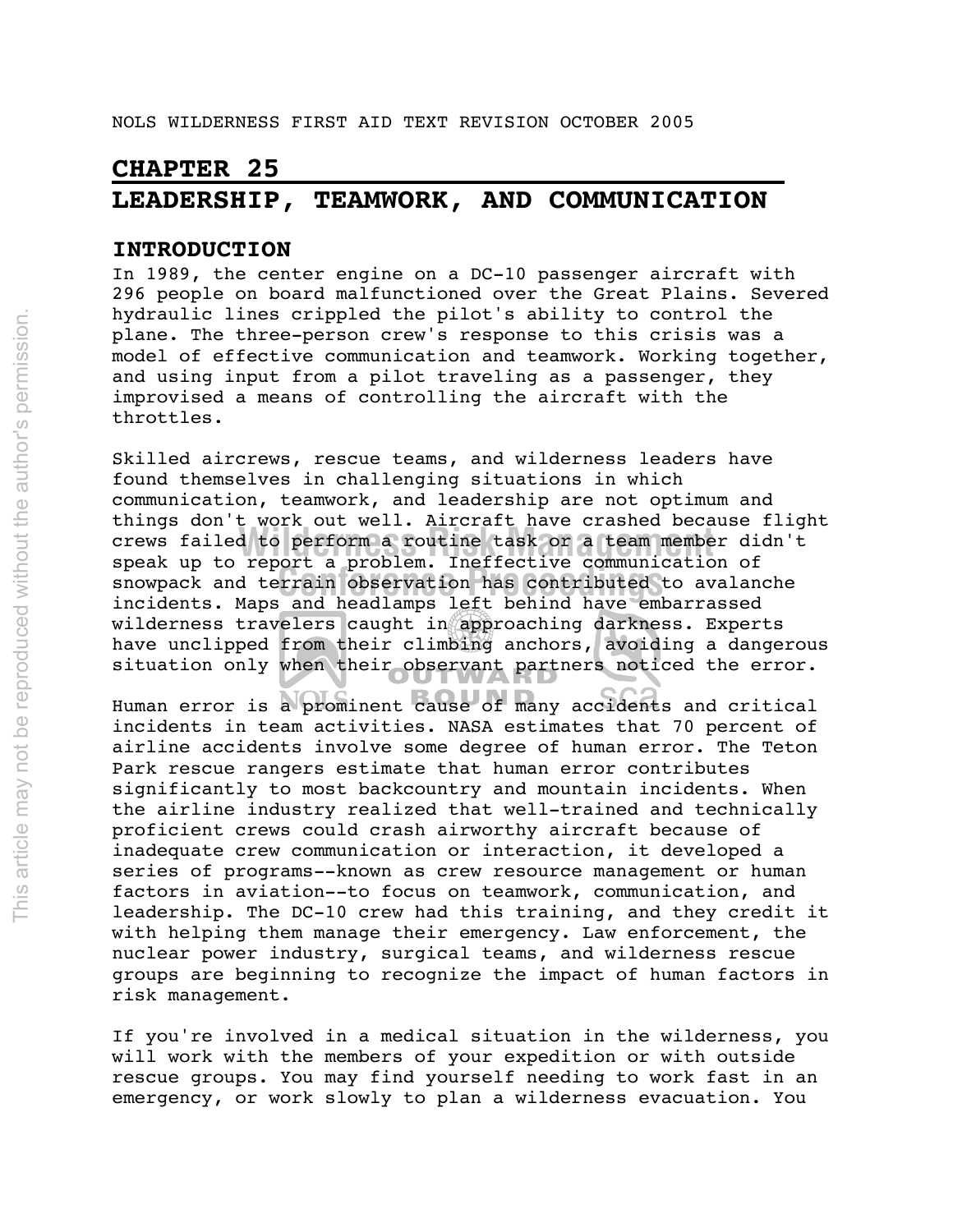can use the concepts from crew resource management to enhance how you serve patients in the wilderness by combining medical and wilderness skills with effective leadership and teamwork.

## **NOLS LEADERSHIP SKILLS**

Leadership at NOLS means timely, appropriate actions that guide and support your group to set and achieve realistic goals. Leadership is a complex blend of skills. For teaching purposes, we organize our leadership skills into seven groups.

- 1. Competence<br>2. Self-aware
- 2. Self-awareness
- 3. Judgment and decision making
- 4. Tolerance for adversity and uncertainty
- 5. Expedition behavior
- 6. Communication
- 7. Vision and action
- 8.

Crew resource management has identified a number of behaviors demonstrated by well-functioning teams, including:

- 1. Sharing knowledge and experience
- 2. Avoiding self-imposed workloads<br>
Recognizing and resolving fatigue and work C
- 3. Recognizing and resolving fatigue and work overloads
- **Conference Proceedings** and the Proceedings of the Proceeding<br>
From Proceeding for contingencies
- 5. Preparing for contingencies
- 6. Building teamwork
- 7. Setting appropriate tone
- 8. Addressing conflict
- **RD** 9. Stating decisions clearly
- 10. Briefing effectively
- 11. Prioritizing and staying vigilant
- 12.

In a wilderness medical scenario, leadership may involve assessing and treating a patient; protecting him or her from the cold and rain or heat and dust; and calling for help. Or it may involve leading a litter carry or technical rescue in remote terrain. We can take each NOLS leadership skill area, weave in lessons from crew resource management, and discuss how they apply to leadership, teamwork, and communication in a wilderness medical situation.

## **COMPETENCE**

Competence refers to proficiency in technical (outdoor and first aid) and group management skills. Ideally, your outdoor, first aid, and group management skills are sharp, and you train to keep them fresh. The level of technical skill needed is situationally dependent.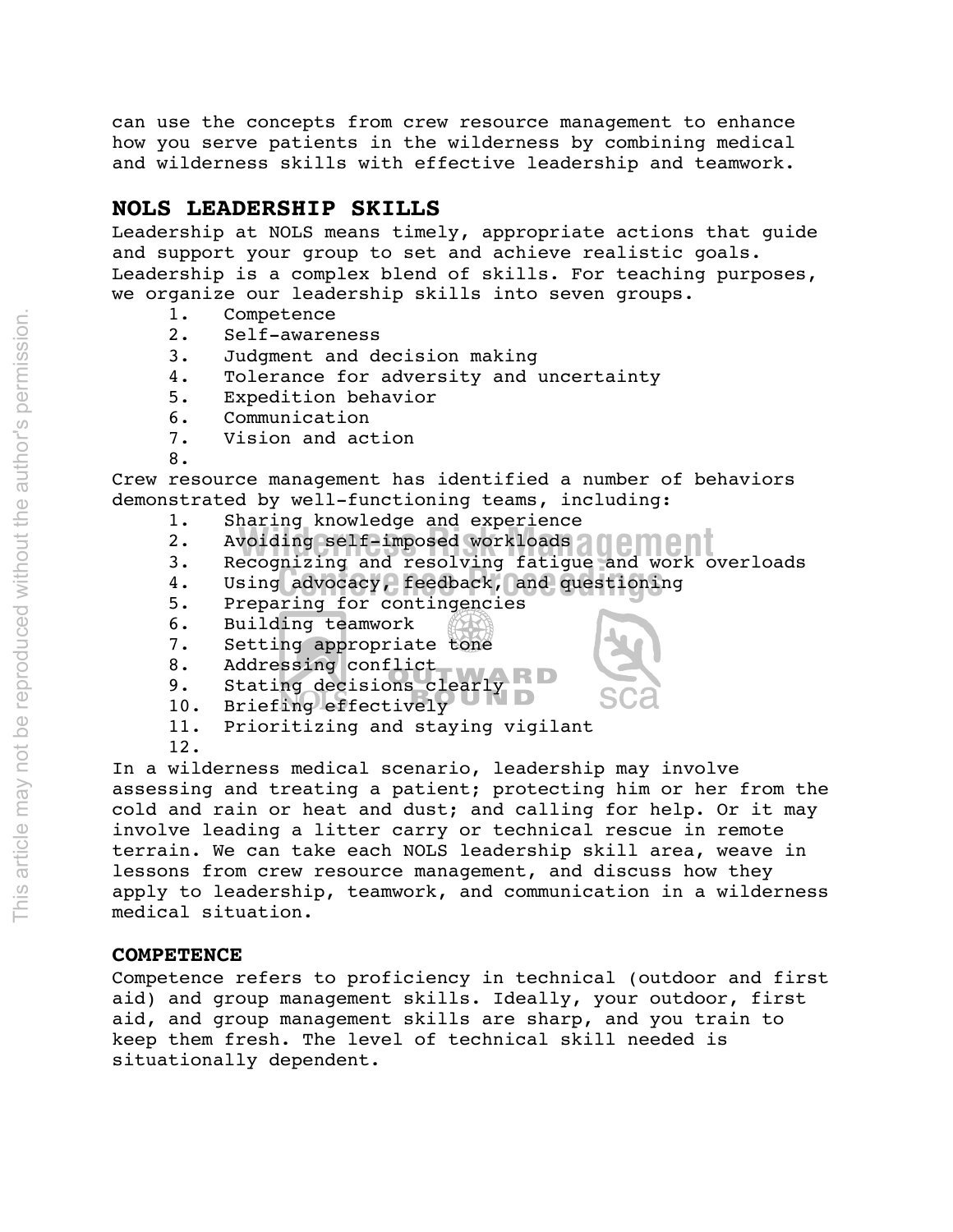The leader must manage the group to capitalize on the abilities of the team. You do not need to be a master of group management or technical skills; however, you must have sufficient skill in both areas to fill the leadership role. For example, in a large rescue operation, a leader may not be the most experienced medical person. He or she can delegate this task. However, the leader needs information from the medical people to make decisions about the organization of the evacuation. The leader needs group management skills to ensure that communication, decision making, and leadership are effective.

communication strengthen the team. Everyone feels respected a<br>engaged. Higher-quality decisions are more likely to be made. **Share Knowledge and Experience.** In a crisis, it is common to utilize a leadership style with one person overtly leading the group. A directive leader, however, does not have to act in isolation. Ideally, the leader utilizes the team's skill and experience to make the best decisions. The leader both leads and teaches. He or she takes the initiative and time to make sure that pertinent details on the medical or evacuation plan are shared with team members. Techniques can be explained and practiced before use on the patient. This knowledge and communication strengthen the team. Everyone feels respected and

# **Conference Proceedings SELF-AWARENESS**

Self-aware leaders learn from their experiences by acknowledging their abilities and successes, facing their limitations, admitting their mistakes, seeking feedback from others, and working to understand themselves. They know themselves well enough to know their bad habits and their tendencies to slip into the procrastination syndrome, the hurry-up syndrome, the do-it-all syndrome, or the perfectionist syndrome. The following are some behaviors that help avert these patterns.

**Avoid Self-Imposed Workloads**. Avoid self-imposed workloads and stress. A lack of situational awareness when mountaineering (e.g., ignoring building afternoon thunderheads) may self-impose a hasty descent in rain, wind, and lightning. Conversely, watch for a self-imposed hurry-up syndrome--working fast when you don't need to, and missing details or failing to complete procedures. Plan ahead, and prepare for the night shift. Will you need to rest, feed people, or find fresh folks to help carry the litter?

Recognize and Resolve Fatigue. Actively plan and schedule for transition and rest periods. In the excitement of an emergency, you tend to ignore the effect of fatigue on your performance. Pilots and rescue personnel have unrealistic attitudes about their invulnerability to stress and fatigue. Coauthor Tod Schimelpfenig learned a valuable lesson when he was assigned to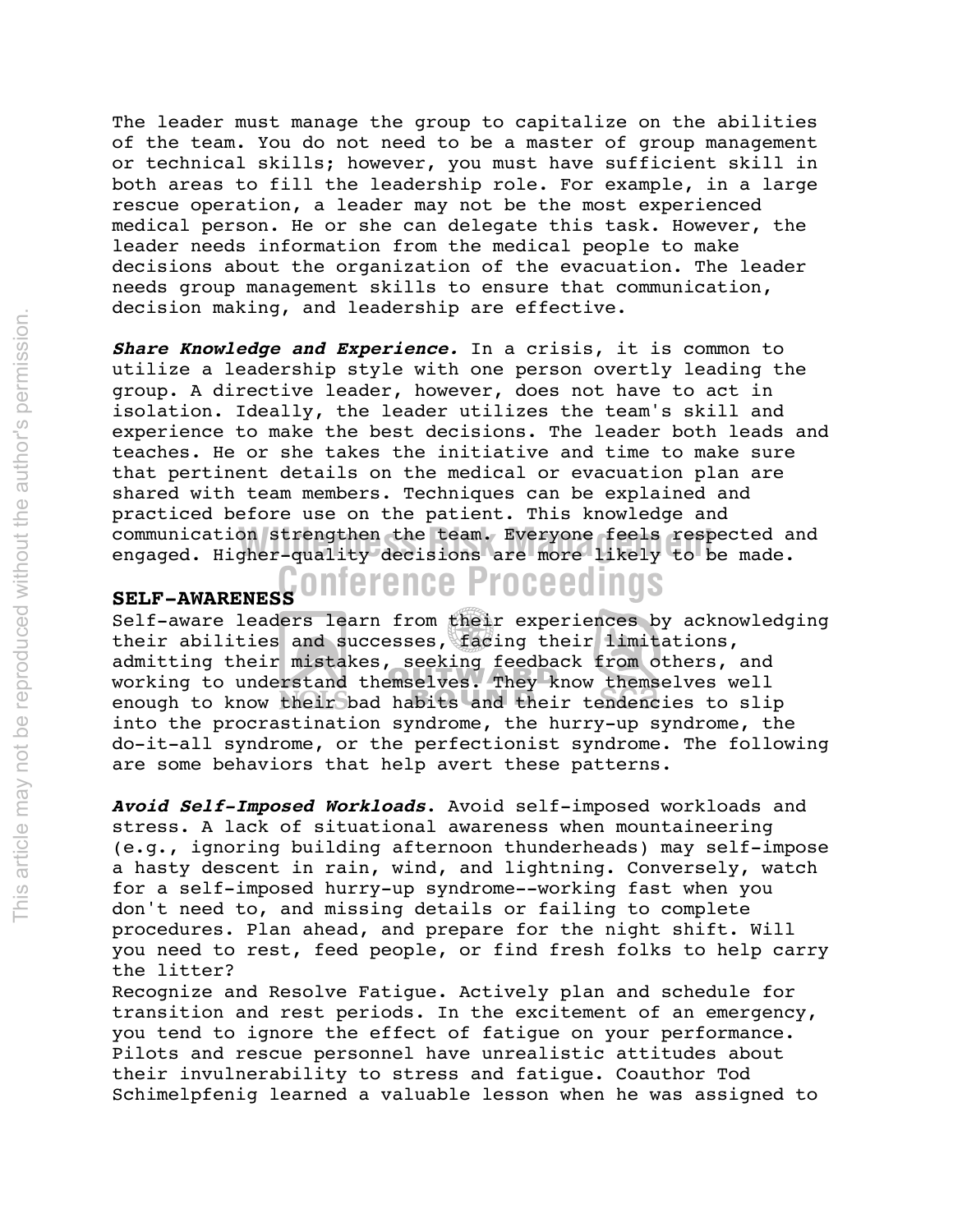the night shift on a multiday search. Not wanting to rest when others were working hard, he found something to do. The incident commander noticed this, confirmed that he was on his night shift, and told him in no uncertain terms, "It's your job to sleep. I need you at 100 percent tonight."

**Recognize and Report Work Overloads**. Avoid trying to fix everything yourself and taking on too many tasks. Leaders need to be able to step back and keep their eyes on the big picture. The culture of emergency services and outdoor leadership can drive a strong work ethic and a sense that it is inappropriate for the helper to ask for help. It's a measure of wisdom and maturity to be able to say, "I'm getting loaded up here. Can you take over?"

#### **JUDGMENT AND DECISION MAKING**

styles. Leaders help a group put vague or complex information<br>into a framework that makes sense. Leaders, regardless of thei a decision. Wilderness medical teams need leaders who make wise<br>decisions, and who can choose from a variety of decision-making The best medical protocols and practices cannot anticipate every situation, especially in wilderness. Leaders have to use their judgment by blending their knowledge, experience, character, situational awareness, and the knowledge of other resources into decisions, and who can choose from a variety of decision-making into a framework that makes sense. Leaders, regardless of their role as the designated person-in-charge or a team member, seek clarity, question assumptions, solicit input, listen, and thoughtfully share their observations and impressions.

**Use Situationally Appropriate Decision-Making Styles**. Effective leaders balance authority and teamwork. They choose from a range of decision-making styles, knowing when each is situationally appropriate. They tell others what style they and/or the group will use to make a decision: directive, consultative, a group decision, or a decision delegated to another. As a general principle, they take stands and are directive as needed while working toward maximum team participation.

**Use Appropriate Advocacy and Assertion**. Foster an environment in which your team can speak up and state their information, until there is resolution and decision. There are sad tales of a team member or leader making a mistake and another team member having the correct information but not speaking up or asserting his or her perspective. For example: "I'm uncomfortable with your delay in starting an evacuation. John has a persistent high fever. I think we should take him to a doctor."

You may need to provide a forum for communicating views. As a leader, model advocacy by checking in with your team and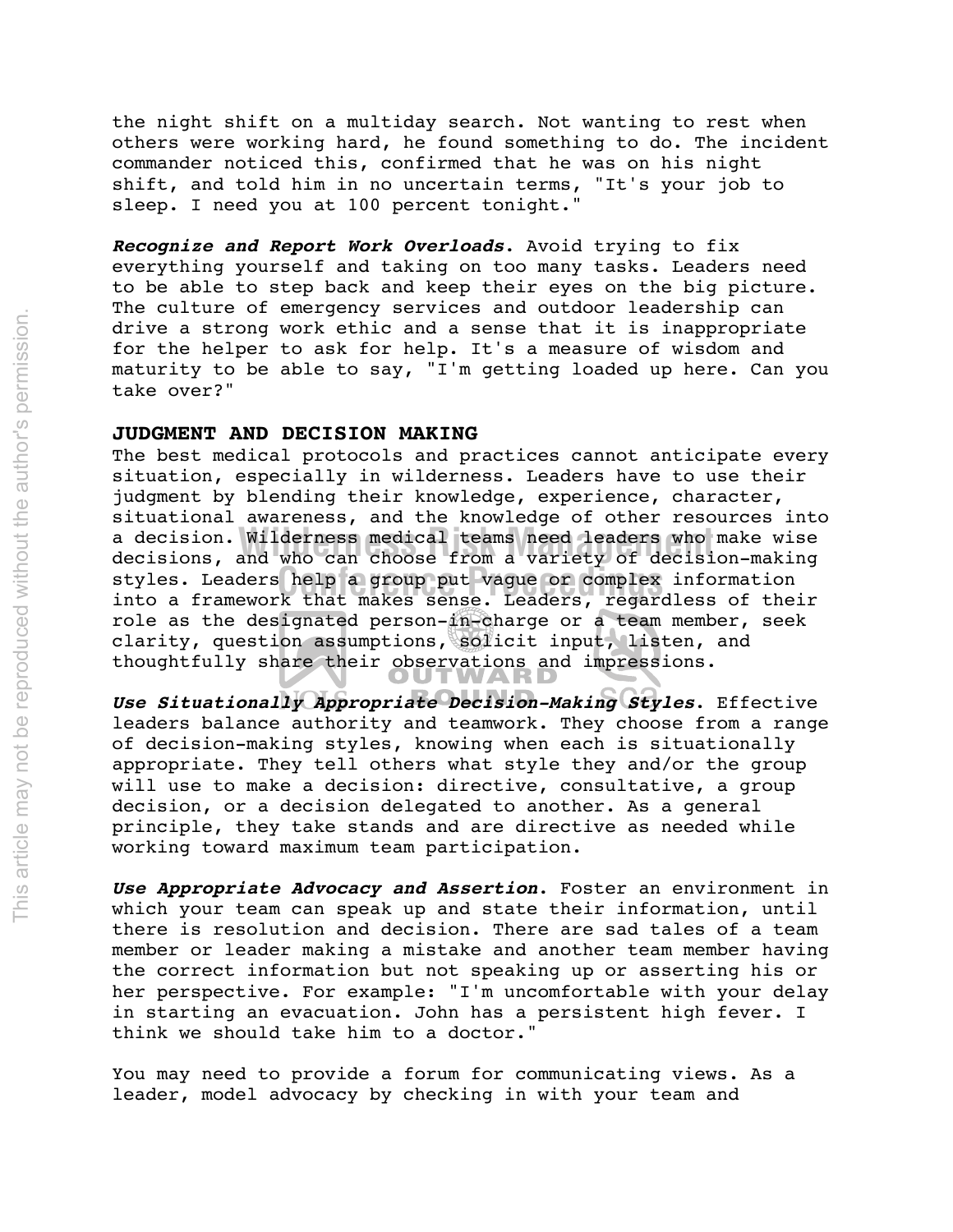listening to their responses. "Are you getting enough direction from me about what you need to be doing? If anyone disagrees, please speak up."

### **TOLERANCE FOR ADVERSITY AND UNCERTAINTY**

The common definition of wilderness medicine includes lengthy transport times, arduous conditions, inclement weather, and lack of resources--a test of any leader's tolerance for adversity and uncertainty. Wilderness medical leaders must be able to live with uncertainty, endure hard work and challenge, and make do or improvise what they lack.

**Prepare for Contingencies**. Weather will turn bad. Helicopters will be delayed. Radios will break. Stable patients will take turns for the worse. Spring snow that's firm and supports weight in the morning can become soggy pudding in the afternoon. Stay ahead of the curve by analyzing your plan over and over and asking, what if? What if one of us sprains an ankle? It's sunny and warm now, but can I keep the patient dry if it rains?

rubber often meets the road when you move into the long hours of<br>work in difficult conditions as you carry a litter or wait Get Ready for the Long Haul. It's easy to be focused during the<br>initial stages of a crisis. However, in wilderness medicine, the **Get Ready for the Long Haul**. It's easy to be focused during the work in difficult conditions as you carry a litter or wait through a storm for the helicopter. Leaders understand this change. They stay connected to the group, keeping everyone informed and focused on the task. They make sure that team members are eating, drinking, and staying warm and dry. They keep the process moving and energy and enthusiasm high.

#### **EXPEDITION BEHAVIOR**

You may be on a wilderness expedition when you have to practice your wilderness medicine. You may be part of a rescue group sent into the wilderness. In both cases, the style of the expedition- -the respect the team members show for one another and their work and the effectiveness of the communication within the group--is a critical component of the quality of the leadership. NOLS values good expedition behavior--a balance among teamwork, personal initiative, and responsibility. Team members take care of one another. They watch for fatigue and hazards, lend a helping hand without being asked, yet ask for help when they need it. They treat everyone with dignity and respect and support leadership while they work toward accomplishing the mission. Each person does his or her share, and more. They're honest and polite; they listen, yet they speak up and share their thoughts with the group. They're flexible, take responsibility, and work hard.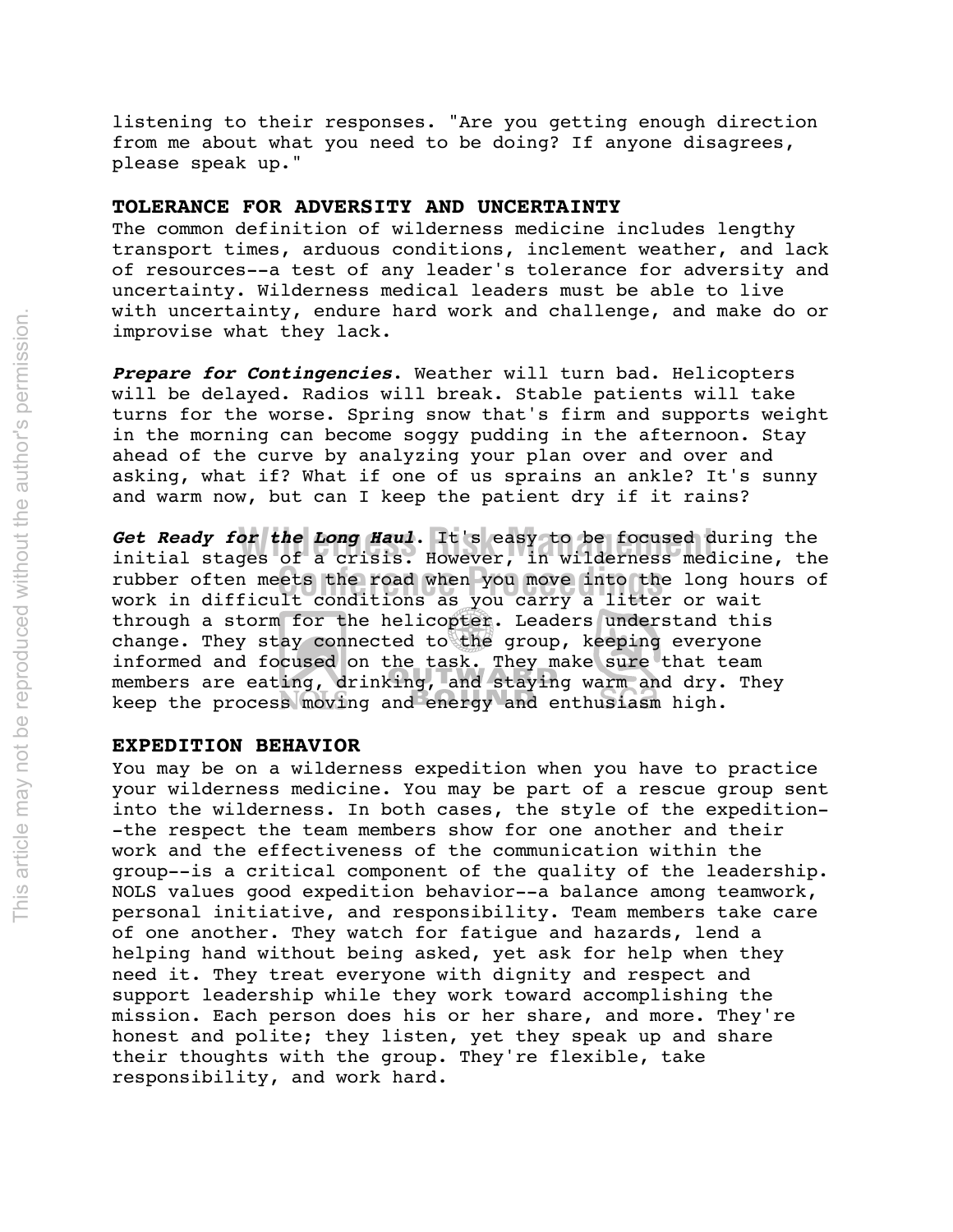**Build a Team Environment**. Build an environment that acknowledges and respects the skills, experiences, and contributions of team members. Your team members should clearly understand their roles and tasks: "Sandy, thanks for staying alert for hazards. I'll stay at the head of the patient and monitor the airway and cspine. Jack, finish the head-to- toe assessment and measure the vital signs. Jill, find a foam pad and sleeping bag for the patient."

Establish a team concept and environment for open communication. If there is an urgent need for action, you may need to focus someone who is rambling or talking about a nonpertinent issue. In general, listen with patience, do not interrupt or "talk over," and do not rush through a discussion. Include as many team members as possible in the communication flow: brief and update them as needed on weather, delays, plans, and schedules. Students in outdoor education groups, clients in guided trips, helpful bystanders, and local rescue personnel may all be part of your team.

the assessment, and the scene is safe. Next we have to splint<br>Bill's fractured leg, then log-roll him onto a sleeping bag and tone of urgency. If the situation isn't dire, you may need to<br>slow down your team. "Folks, let's take it easy. We've finished **Set an Appropriate Tone to the Situation.** Set an appropriate tone of urgency. If the situation isn't dire, you may need to the assessment, and the scene is safe. Next we have to splint treat for shock. Let's take it one step at a time." Conversely, you may have to remind them to keep conversation and attention on the situation at hand. "Let's worry about dinner later. Right now, let's RICE and evaluate this ankle sprain." Leaders ensure that non-operational factors such as social interaction or conversation do not interfere with necessary tasks (e.g., small talk does not interfere with climbing signals).

**Address Conflict**. Disagreements may occur. Personalities may clash. Unresolved conflicts can impede communication and cooperation and contribute to accidents. The leader may need to step in, identify the issue, and ask the team to put aside interpersonal differences until the emergency is over, addressing only immediate issues that are impeding progress. Later, when the crisis has passed, it's important to debrief these issues and emotions, work to resolve the conflict, and increase the team's ability to deal with its differences. A conflict during a crisis often means that expectations, roles, and responsibilities are unclear. People don't know what is expected of them or others, are missing information, or don't have a sense of the big picture. It's the leader's job to clarify structure and expectations.

#### **COMMUNICATION**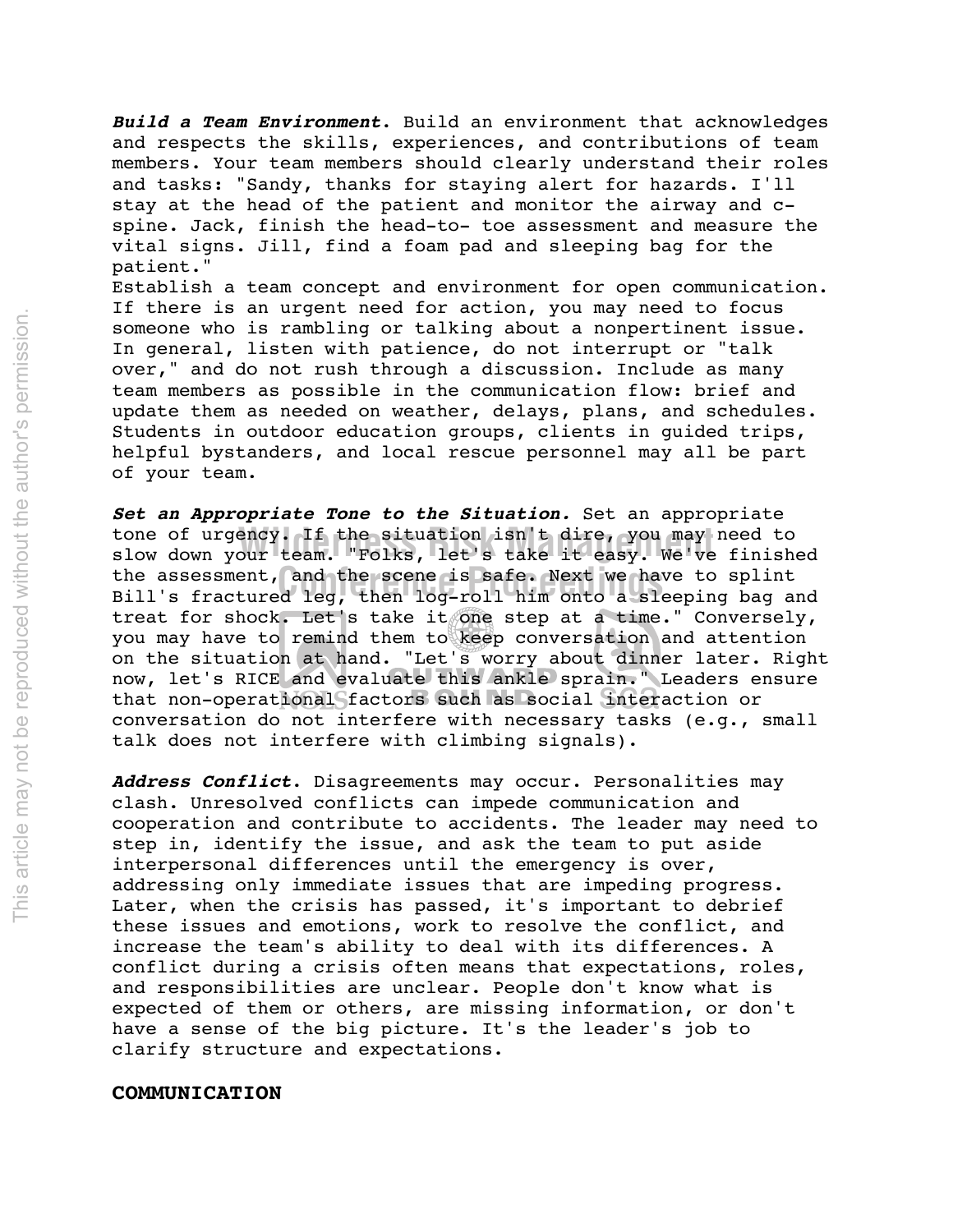Effective leaders master communication skills. They have the courage to state what they think, feel, and want and to listen with openness to different viewpoints. Leaders keep their groups informed and give clear, usable, and timely feedback. They provide a safe forum where each group member can discuss ideas and contribute to the decision-making process.

**Clearly State and Acknowledge Decisions**. Clearly state and acknowledge operational decisions to team members. Restate communications, clarify, and question to see if everyone understands: "We're going to rig an anchor here and use it to belay the patient to the ground. Let's go around the group and have everyone say what they will do."

**Effective Inquiry**: Ask and Listen. Foster an environment where questions are asked regarding actions and decisions. If people do not understand, they should be encouraged to speak up, to ask for clarification of unclear instructions or confusing or uncertain situations. For example:

snakebite. . . . You said you can't hear breath sounds. Do you<br>mean it's too noisy to listen or the patient is not breathing? want me to do. . . . . Why are we putting a tourniquet on this<br>snakebite wound? I thought tourniquets weren't indicated for I don't understand this technique. . . . I'm not sure what you snakebite wound? I thought tourniquets weren't indicated for mean it's too noisy to listen or the patient is not breathing?

**Give and Accept Appropriate Feedback**. Give positive and negative performance feedback at appropriate times. Make it a positive learning experience for the whole crew--feedback must be specific to the issue at hand, objective, based on observable behavior, and given with respect and politeness. Likewise, accept feedback objectively and non-defensively. Inhibiting communication by having an unreceptive response to feedback has played a role in accidents.

#### **VISION AND ACTION**

Leaders assure that the group knows the mission. They keep team members informed about the plan and each person's task. They are decisive when the situation requires decisiveness and patient when it is appropriate to wait or gather more information. They are forward looking and flexible, revising the plan as necessary.

**Workload Management**: State Clear Expectations of Roles and Responsibilities. Make clear roles, responsibilities, and the big picture: "I'll keep myself visible and in the open in case the rest of the group comes by. John, you're in charge of Fred and Sally. Scout for the best trail through these boulders back to camp. Check back with me before a half hour is up. Allison,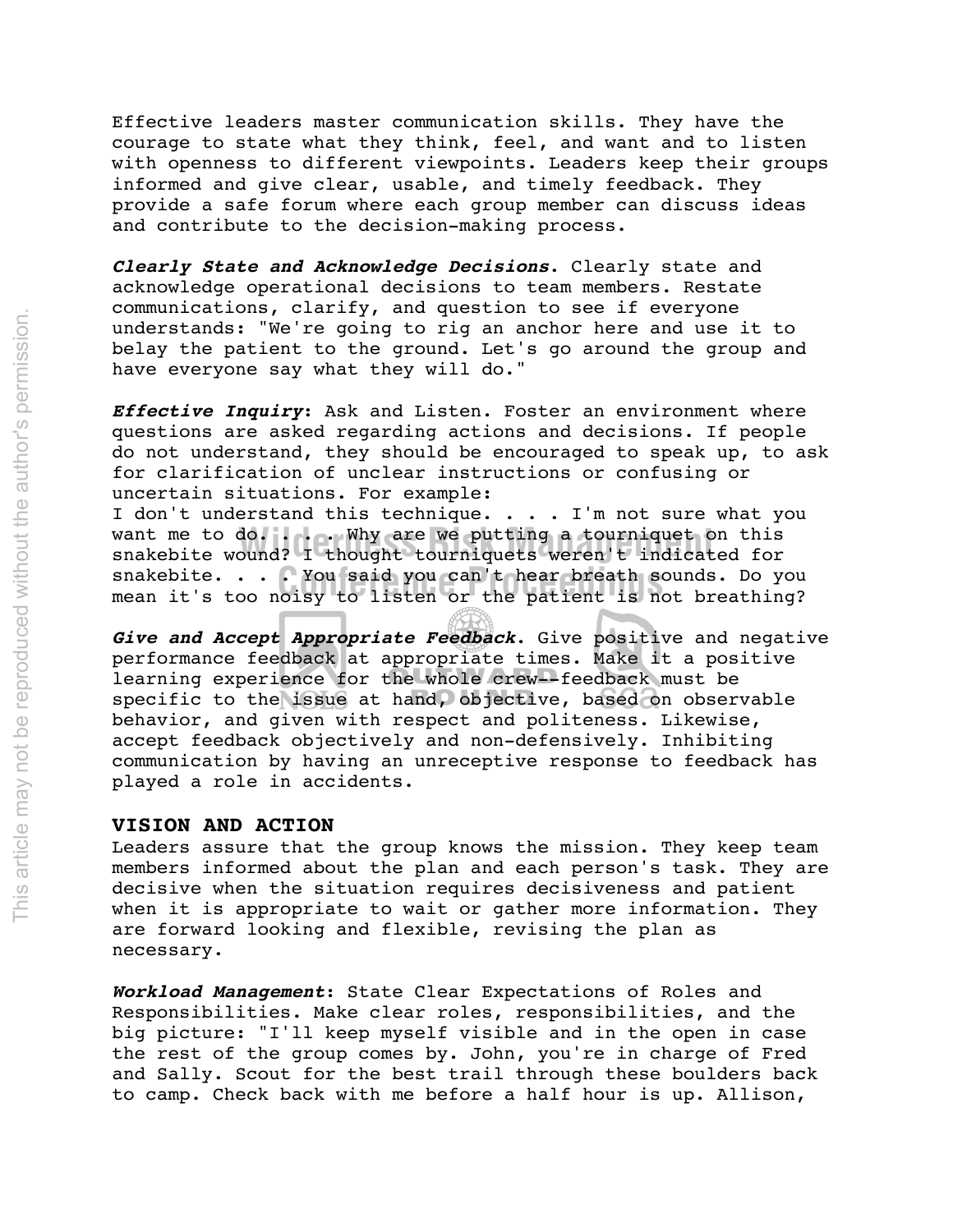you're in charge of patient care. Stay with the patient and monitor vitals. Blow your whistle three times if you need me." A team works well when people know what they have to do and have a sense of where this fits into the big picture. As well, this prevents people from doing unnecessary tasks or getting in one another's way. Let others know what you expect of them, and what they can expect from you. "Folks, let's splint this arm first, then move the patient to the litter."

**Provide adequate time for completion of tasks**. Half-completed tasks--for example, flaps not adjusted on takeoff--have caused aircraft accidents. Backboard straps left loose when a team stops one task to start another are a real possibility on an emergency scene. Identify your key tasks, tell people what needs to be done, allow enough time, and complete each task--one by one.

concise. Expectations are set for handling possible deviations<br>from normal operations or unusual conditions. For example: "We low-priority tasks, pays attention, and asks clarifying<br>questions. If it's an urgent situation, you may need to **Brief Effectively**. Briefings are clear, complete, and interesting and address team coordination and planning for potential problems. The team puts aside social conversation or questions. If it's an urgent situation, you may need to be from normal operations or unusual conditions. For example: "We sent four people walking to the roadhead to ask for help carrying Pete. They should arrive tonight. If we don't hear from them by tomorrow noon, we'll send a second team."

**Stay Vigilant during Both High and Low Workloads**. Look around, check details, and check in with people when you're busy and when workload is low. It's easy to focus your attention when you're on duty and in the middle of the event. It's harder in the routine situation or when the initial excitement ebbs and the work of a long but apparently routine situation sets in. Accidents can happen when you overlook the obvious, missing the moment when you could have intervened or prevented a problem. How many of us have walked away from a rest break without looking around and noticing the water bottle and map left on the rock?

**Prioritize Secondary Tasks**. Prioritize secondary tasks to allow sufficient resources for dealing effectively with the important tasks. Talking about whether you will be able to continue your trip in the face of this illness may be the secondary task, the distraction. Feeding your team, having them gather personal gear, and preparing camp may be the primary tasks. Effective leaders keep their teams' eyes on the ball.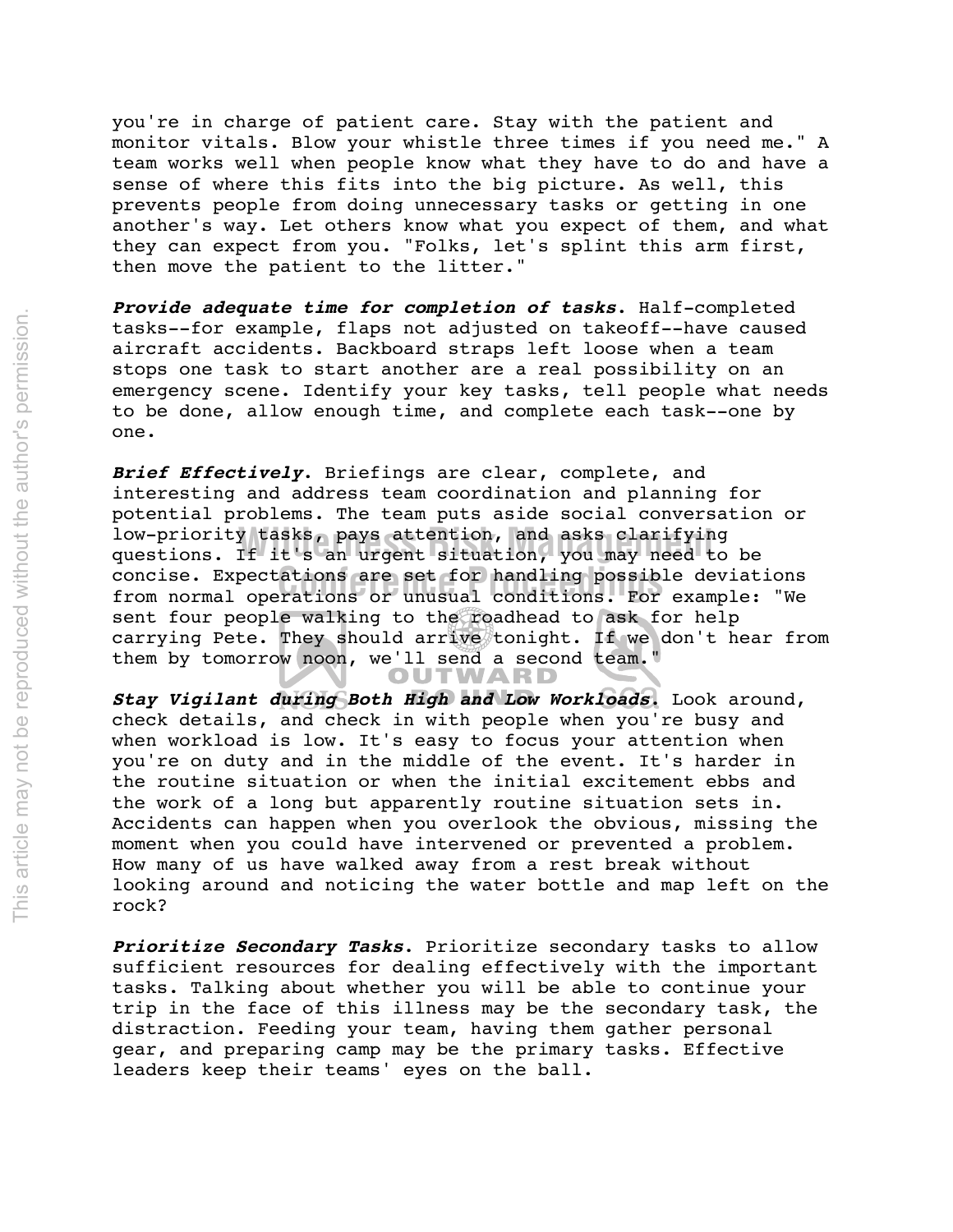#### **A WILDERNESS SCENARIO**

Cindy, the designated leader, and her coleaders Pete, Sandy, and Juan were leading ten teenagers on a ski trip. They planned to ski across the pass from Arapaho Basin to Dodge Creek. The weather was warm and blustery, with alternating periods of sun and clouds. They moved as one big group.

Shortly after noon, as the group approached the top of the pass, the weather deteriorated into whiteout conditions. The leaders, concerned about a possible cliff band on the descent route, searched for almost an hour for a route off the pass. The students, in what to them was an exposed, cold, confusing, and new situation, were left alone. Standing around, the students became frightened, wet, and cold.

everyone out. Let's be sure they're hypothermic." get out of here!" Juan began to pull out sleeping bags and tarps<br>to treat the hypothermia. Cindy said, "Juan, first check Cindy told Pete and Sandy to continue to try to find a route off the saddle, but to return in 20 minutes, regardless of their success. Cindy and Juan returned to the group to find several students excitedly pointing out two hypothermic students sitting hunched over on their packs. "They're really cold. We need to to treat the hypothermia. Cindy said, "Juan, first check

A few minutes later, Juan reported that although cold and scared, everyone could walk and was still alert and oriented. Their hands and feet were still warm. "OK," said Cindy, "let's get everyone together and get extra layers on people. Have them eat some trail food. Have the cold people jog in place. We need to wait for Pete and Sandy before we descend the slope."

Pete returned shortly and said that he had found a good route to the saddle and a decent campsite in the trees. Sandy wanted to dig in on the pass, arguing that people were tired and the descent would take too long. Cindy listened and also asked Pete what he thought. Pete said, "People still have energy. Let's descend to better shelter before it's too late."

Cindy said, "I agree, that's what we'll do--descend to the trees in the saddle."

Cindy clarified details on the route and the campsite, checking the map and Pete's compass bearing. They pulled Juan aside for a moment and told him this information and the plan--emphasizing the need to stay together and planning what to do if someone was really slow on the descent. Cindy then briefed the entire group. "Let's move. Pete will lead. Juan will be tail person. We will stay close together and not lose sight of each other. The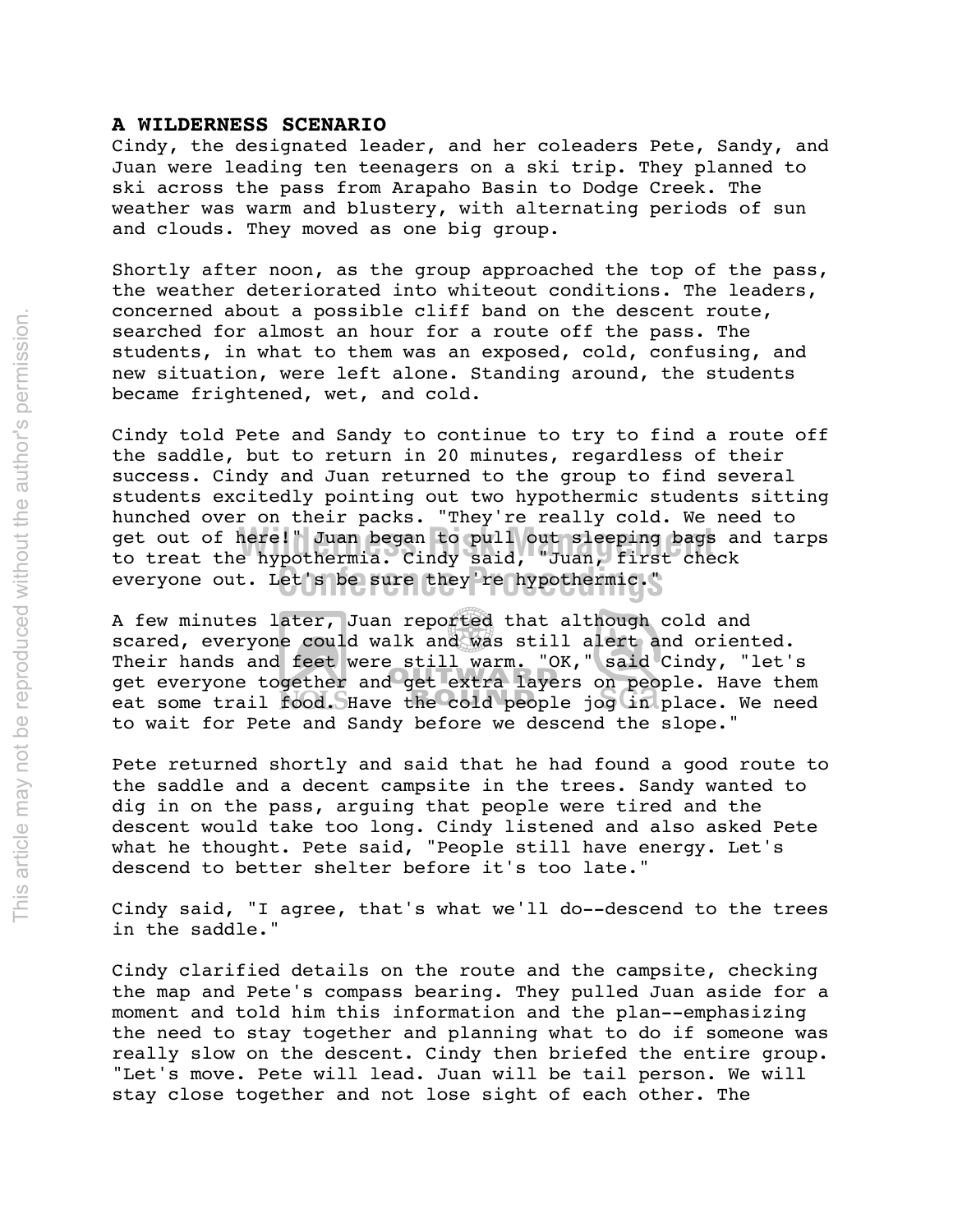weather is nasty, but we can deal with it. We're doing fine, and we will be in camp shortly."

The group descended to the saddle slowly but without incident and quickly rigged tarps. Within the hour the teenagers were enjoying hot drinks and stories of their adventure.

This incident has several examples of effective leadership and crew management:

- 1. Appropriate decision-making style. Cindy was directive when needed, and consulted with Pete, Sandy, and Juan before making the plan to descend the slope.
- 2. Effective inquiry. Cindy and Juan checked the report of hypothermia and thus avoided acting on misinformation. Cindy confirmed the route, compass bearing, and map with Pete.
- 3. Effective briefing. Everyone was told the plan before the descent. Roles and expectations were clear: Pete in front, Juan in back, everyone staying together.
- 4. Good situational awareness and an appropriate tone. The leaders knew that they had a challenge but not an emergency.
- discussed. **Conference Proceedings**<br>Good preparation for contingencies. Layers and 5. Appropriate advocacy. Sandy spoke up with her plan to stay on<br>the pass, then deferred to the leader when her idea had been the pass, then deferred to the leader when her idea had been
- 6. Good preparation for contingencies. Layers and food were accessible, and the group was kept together. The leaders talked through possible problems on the descent.
- 7. Workloads were managed and tasks prioritized. Everyone stayed together. No one else became lost or cold during the descent<br>to camp. NOIS BOUND SCA to camp. NOLS **NO** sca

## **FINAL THOUGHTS**

You may find yourself alone with a patient or in a small team performing wilderness first aid within a larger team of local rescue resources. The quality of your leadership, teamwork, and communication will determine how well you work within your team and with others. People working together add redundancy and synergism; one person may notice something that escapes the attention of others, and everyone can contribute knowledge and experience to the decision-making process. The team members must be effective advocates, and the leader must be an effective listener; multiple perspectives on an event are useless unless the information is shared. As well, we need to understand the impact of fatigue, the distraction of multiple tasks, and the value of effective briefing. Teamwork is enhanced, and many problems averted, when people are clear on their roles, responsibilities, and expectations. Effective leadership, teamwork, and communication are characteristics that lead to excellence.